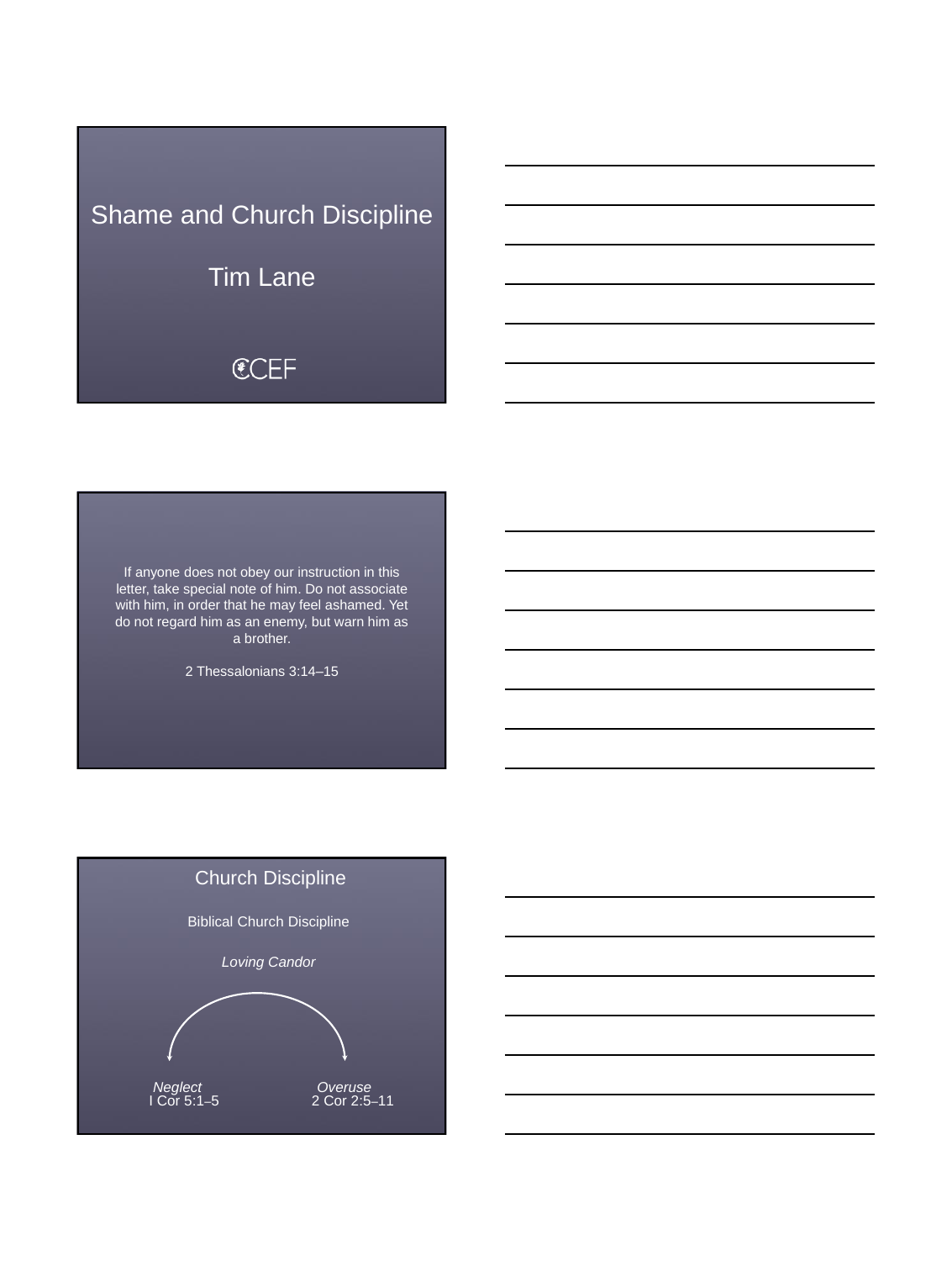Nothing can be more cruel than the tenderness that consigns another to his sin. Nothing can be more compassionate than the severe rebuke that calls a brother back from the paths of sin.

*Life Together,* Dietrich Bonhoeffer

# The Broader Context of Matthew 18

What does life in the Kingdom require?

- Matthew 18:1–5 \_\_\_\_\_\_\_\_\_\_\_\_\_\_\_\_\_\_\_\_\_\_
- Matthew  $18:6-9$
- Matthew 18:10–14 \_\_\_\_\_\_\_\_\_\_\_\_\_\_\_\_\_\_
- **Matthew 18:15**–**20 \_\_\_\_\_\_\_\_\_\_\_\_\_\_\_\_\_\_**
- Matthew 18:21-35

# What Is Church Discipline?

- 1. Discipline is a family word: Hebrews 12:5–13
- 1. Discipline and authority: John 10:18, I Peter 5:3
- 3. Church discipline has two components
	- Preventive
	- Corrective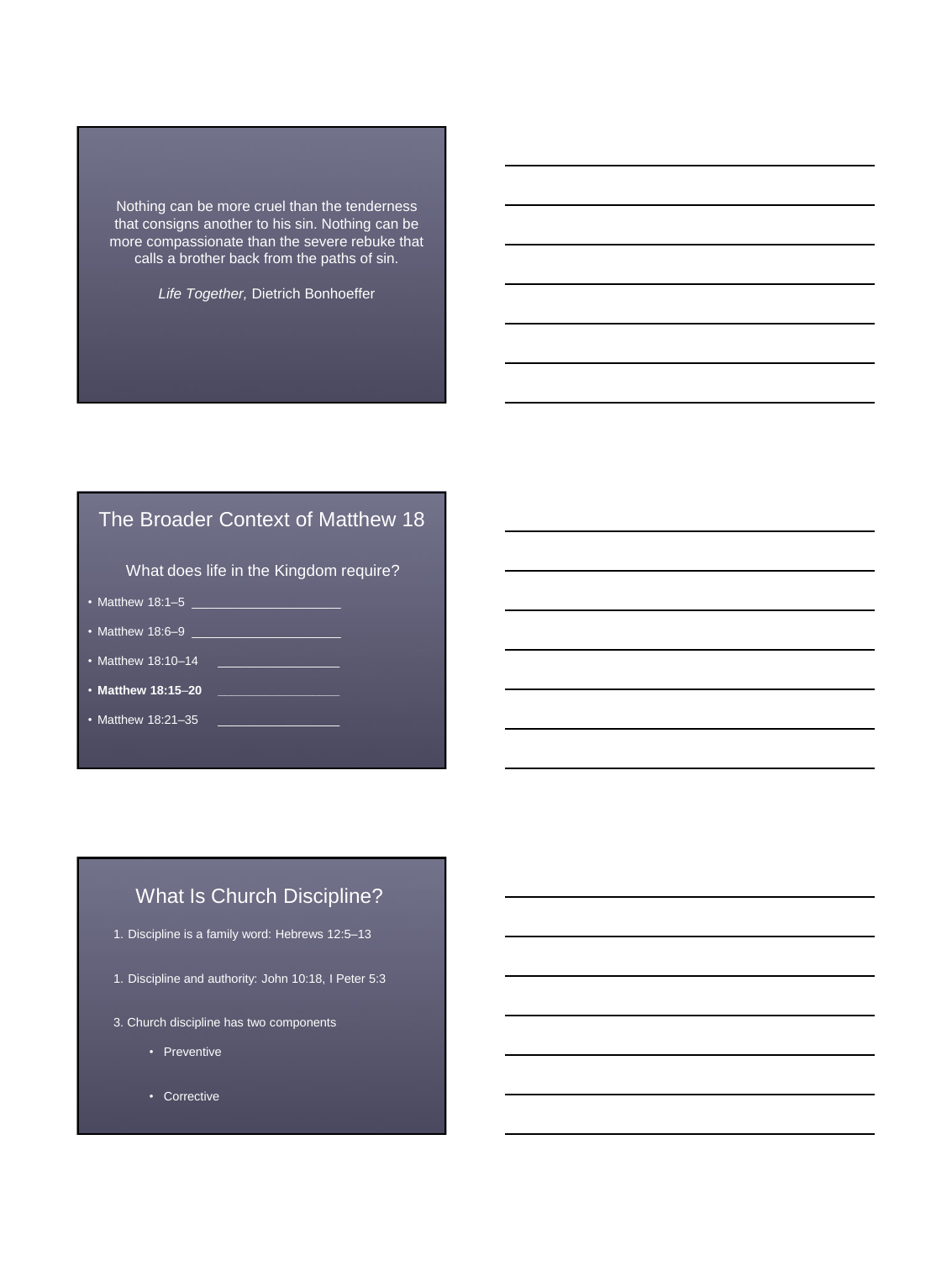



#### Church Discipline and Shame-Based Cultures

*Discipline or Shame: The Dynamics of Shame in Church Discipline*

Reverend Wong Fong Yang

"Loss of Face"

# The Cultural Context Matthew 18:15–20 and I Corinthians 5:1–13

Scholars have shown that shame and honor are pivotal values in the Mediterranean world, both now and in the first century A.D. In that society, shame was to be avoided by all means.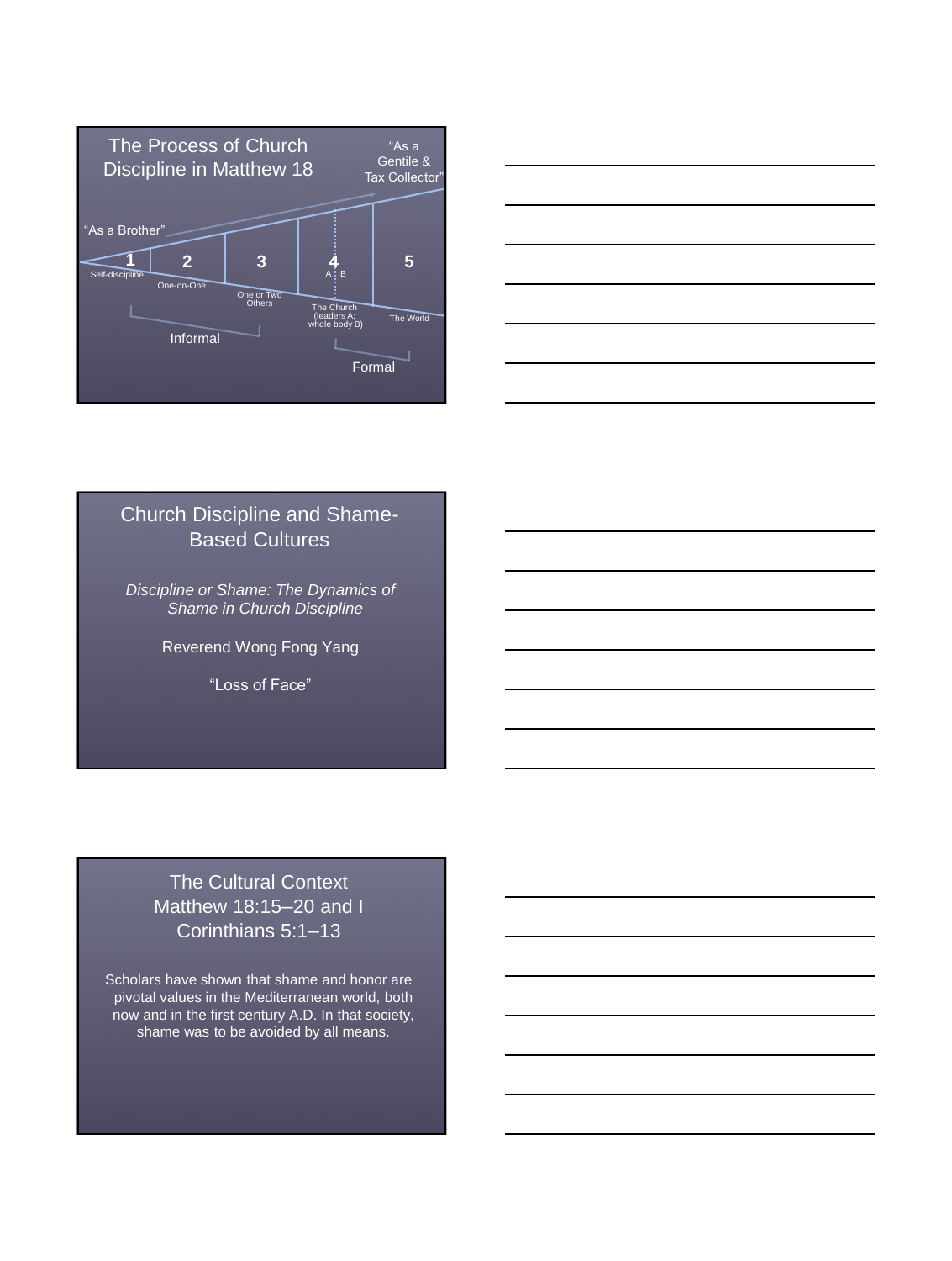### Theological Foundations for Church Discipline: I Corinthians 5:1–13

- 1. The holiness of God and the purity of the church
- 2. Community identity and community formation
- 3. Covenant community and moral codes





#### Pastoral Wisdom and Practice

- Consider the percentages of guilty/shamed vs. guiltless/shameless in the church.
- Inculcate a culture of grace and growth in which sinners can come out of hiding and find meaningful help.
- Broaden your understanding of church discipline to include all of life—both corrective *and* preventive.
- Steps 1 and 3 have the shamed in mind while steps 4 and 5 have the shameless in mind.
- In steps 1-3 exhaust all efforts to pursue. There is no time frame unless there is the threat of harm.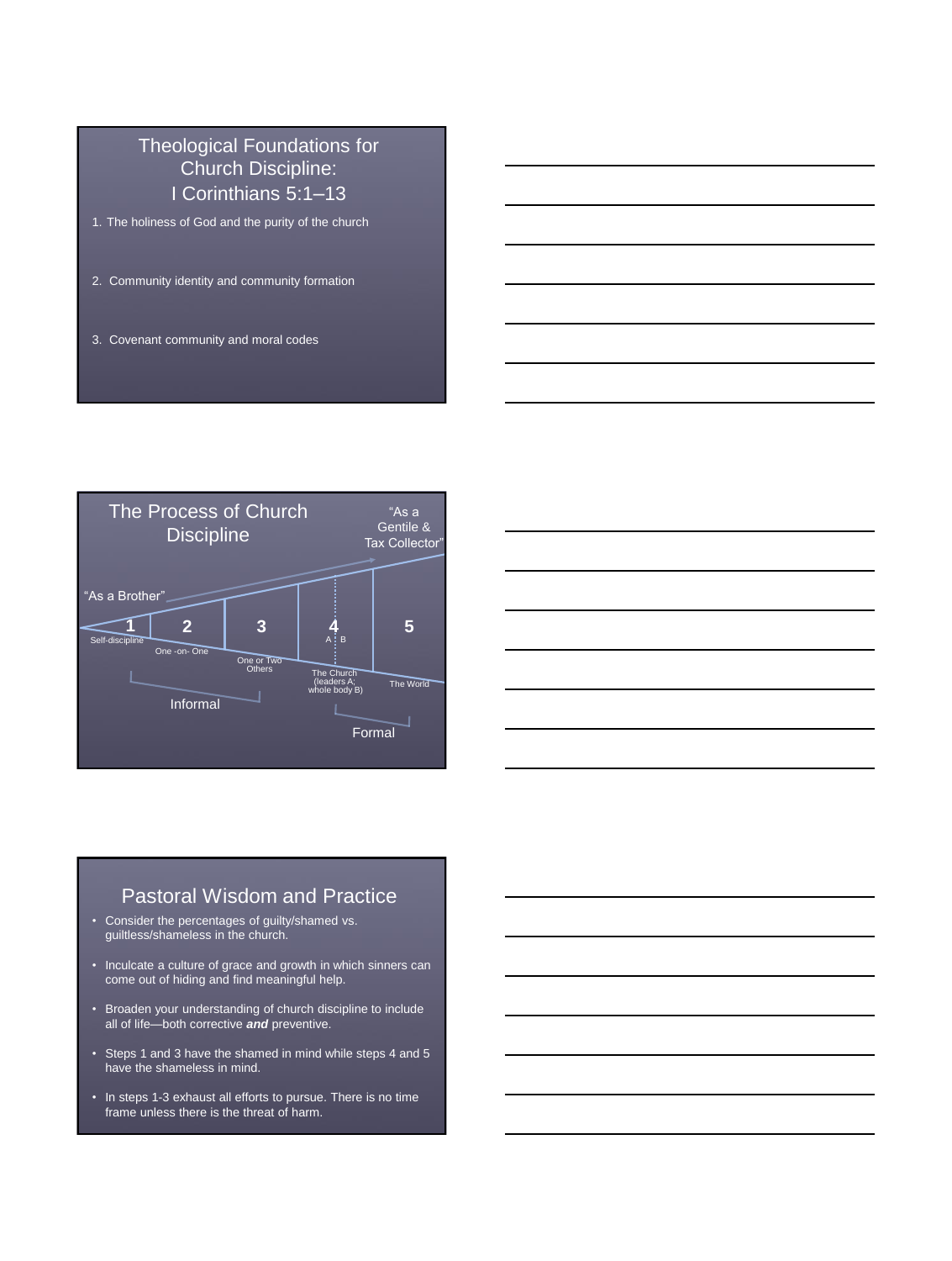- Be creative and sensitive with who you might involve in step 2.
- Equip people to practice one-on-one.
- Understand the purpose of taking two or more. Deuteronomy 19:15.
- Teach on church discipline in various contexts.
- Don't let busyness kill creativity, prayer and wise love.
- When public disclosure becomes necessary, carefully craft the way you speak about the person/s (p.70).

- Prepare the church to hear about the person under discipline.
- When administering communion, use it as an opportunity to remind everyone what it means to "come to the table in an unworthy manner."
- Address both the negative and positive aspects of shame.
- Recognize the positive outcomes of other discipline situations where a matter was resolved before step 3 or 4.
- Talk much about the comfort and call of the gospel. Romans 8:1,12.



online and onsite courses national conferences and seminars Journal of Biblical Counseling books, blogs, videos, and audio

and more at **ccef.org** 

counseling services